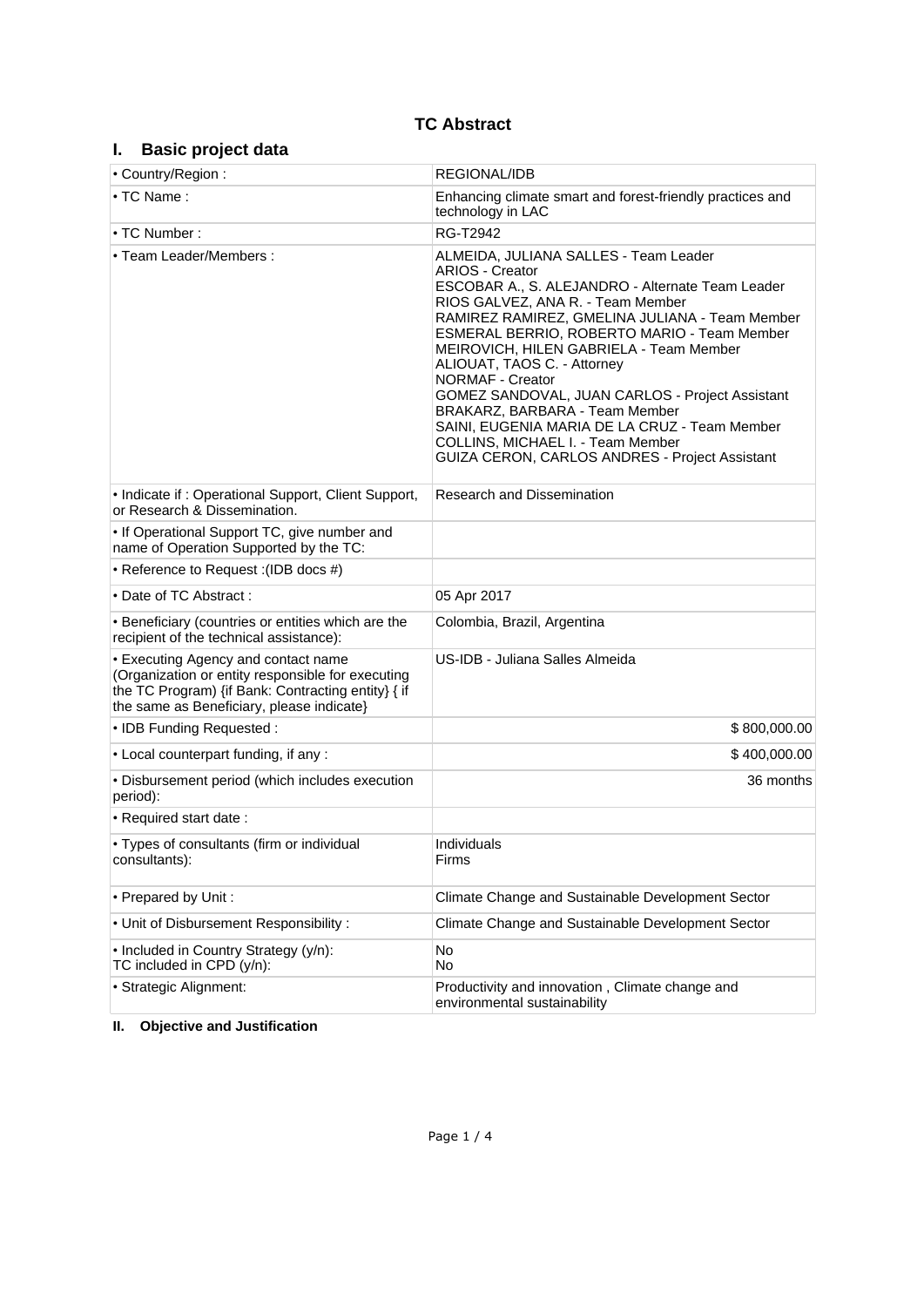The overall objective of this Technical Cooperation is to support public and private sectors to reduce deforestation while strengthening low carbon agriculture by implementing climate smart and environmentally sustainable agriculture policies or practices in Colombia (Meta and/or Caquetá), Brazil (Para), and Argentina (Salta/Jujuy). The three specific objectives are: (i) to scale up the Green Growth Compact methodology through knowledge, capacity building, and dissemination tools and platforms; (ii) to support policy change and an enabling regulatory environment at state, subnational and national level to promote landscape conservation activities while fostering the public and private dialogue on this aspect; and (iii) to improve producers' capacity to implement climate smart and environmentally sustainable practices and technology.

Latin America is the world's largest net food exporting region, where expansion of the agricultural frontier is one of the main drivers of deforestation, degrading biodiversity and ecosystem services and generating carbon emissions that fuel global climate change. In a region where agricultural activities have historically been more extensive rather than intensive, Latin America's 21st century's challenge to feed the world's growing and increasingly affluent population will place unprecedented pressure on the region's natural resource base and rich biodiversity. In this sense there is an urgent need to help meet growing demand for food and other agricultural products with the minimum possible impact on lands and waters, through sustainable and climate smart agriculture production. The Nature Conservancy, a leading organization on landscape conservation, recently launched an initiative called "Green Growth Compact (GGCs)´a multi-stakeholder effort that brings together producers, government, companies, financial institutions and other influential stakeholders to support alignment of conservation, production and socio-economic agendas. Its goal is to transform rural production zones into sustainable productive landscapes by developing agreements among stakeholders to achieve specific goals, bring science to map conservation priorities and best use of the land, and align multiple interests and investments. Technical assistance to farmers and producer associations channels knowledge and resources to support the shift towards more sustainable and climate smart practices that are sustained by publicprivate partnerships. Support for public policies, and the partnership and dialogue between the public and private sectors achieves landscape conservation with environmentally sustainable agriculture production. Under the GGC Initiative, TNC has identified, in this first phase, 6 strategic major biomes or jurisdictions for conservation: Yucatán Peninsula and Chiapas (Mexico), Meta and Caquetá (Colombia), Pará (Brazil), Chaco (Argentina and Paraguay), and Patagonia (Argentina)

#### **III. Description of activities and outputs**

Develop Situational Analysis Support public policies Improved productive practices and market connection Dissemination of experiences

#### **Outcomes**

Name: Outcome: to increase capacity of farmers and agribusiness to: (i) implement sustainable agricultural practices through the incorporation of climate smart practices and technology; and ii) connect with sustainable supply chain initiatives and traders, and access regional and international markets.

#### **Components**

Name: Develop Situational Analysis

Description: Activities: (i) drivers of deforestation map: deforestation map across the target regions; (ii) Value-chain and conservation area mapping: a) map key commodity chains in the region to identify opportunities to make each chain deforestation-free; b) define key areas to maintain forest cover and the areas with highest biophysical economic potential.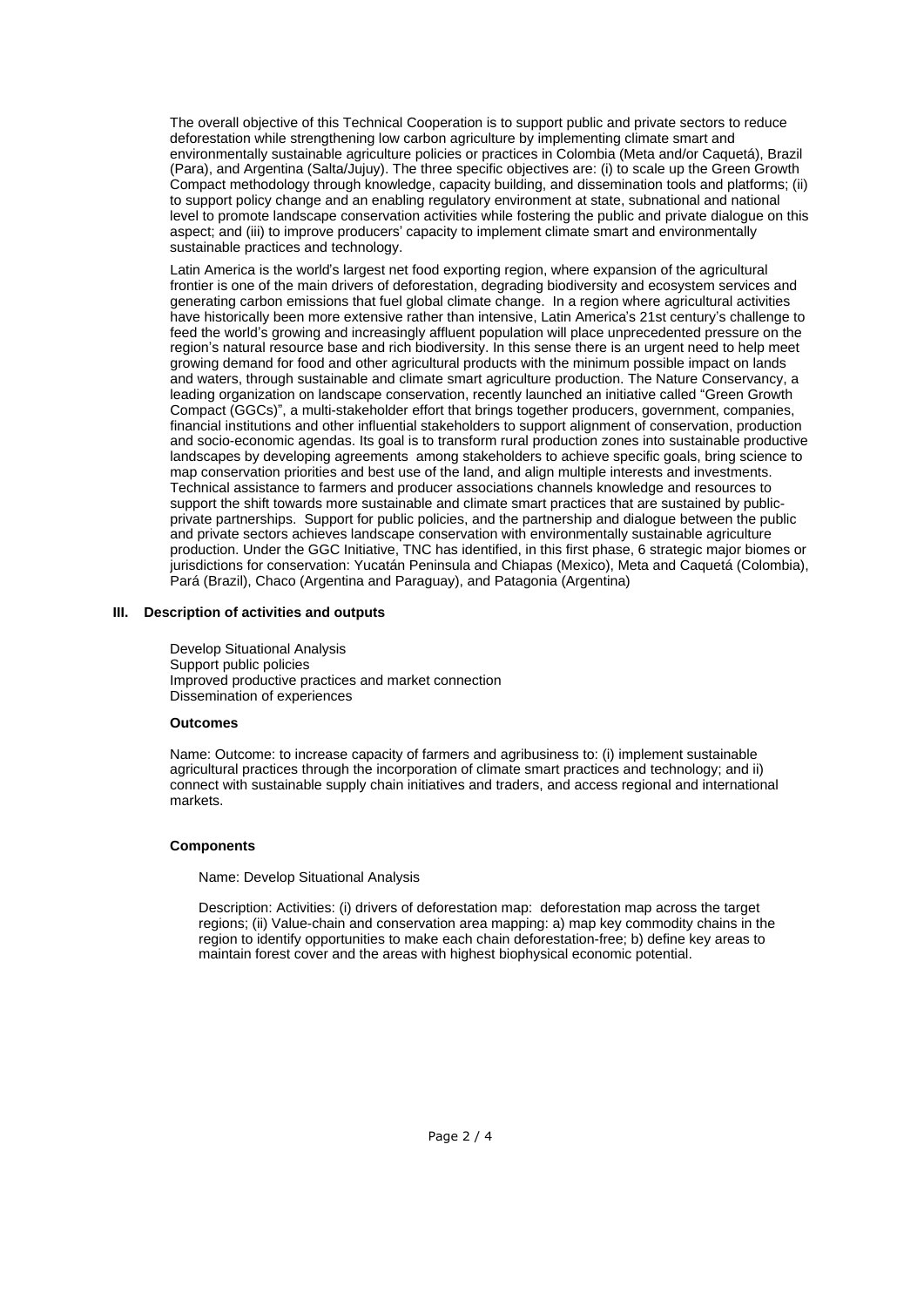Name: Support public policies

Description: The TC will support governments to develop and implement policies, which may include i) elaboration of detailed geographical datasets to plan production and conservation for habitat loss reduction, reduced carbon emissions, conservation, and sustainable agricultural practices; ii) guidance for jurisdictional governments and public-private entities in investments plans to implement climate smart and sustainable agriculture goals at landscape level.

Name: Improved productive practices and market connection

Description: i) Hubs strengthening: local producer associations or academic centers trained in climate smart and forest-friendly practices and technology. These will build capacity to improve productive practices and stop the advance of the agricultural frontier. This approach ensures the knowledge is disseminated beyond the period of the project; ii) technical assistance to farmers and agribusiness to incorporate climate smart and forest-friendly practices and technology in the form of training and coaching

Name: Dissemination of experiences

Description: Under this component workshops or seminars will be organized with key stakeholders from the public and private sectors from the different beneficiary countries in order to exchange lessons learned and best practices on the incorporation of climate smart and forest-friendly practices and/or technology and connection with sustainable supply chain initiatives and traders.

Name: Contingencies, supervision and external audit

Description: Project management and one external audit of final financial report

#### **IV. Budget**

| <b>Activity/Component</b>                              | <b>IDB/Fund Funding</b> | <b>Counterpart Funding</b> | <b>Total Funding</b> |
|--------------------------------------------------------|-------------------------|----------------------------|----------------------|
| Develop Situational Analysis                           | \$20,000.00             | \$100,000.00               | \$120,000.00         |
| Support public policies                                | \$160,000.00            | \$240,000.00               | \$400,000.00         |
| Improved productive practices<br>and market connection | \$400,000.00            | \$60,000.00                | \$460,000.00         |
| Dissemination of experiences                           | \$110,000.00            | \$0.00                     | \$110,000.00         |
| Contingencies, supervision and<br>external audit       | \$110,000.00            | \$0.00                     | \$110,000.00         |

## **Indicative Budget**

#### **V. Executing agency and execution structure**